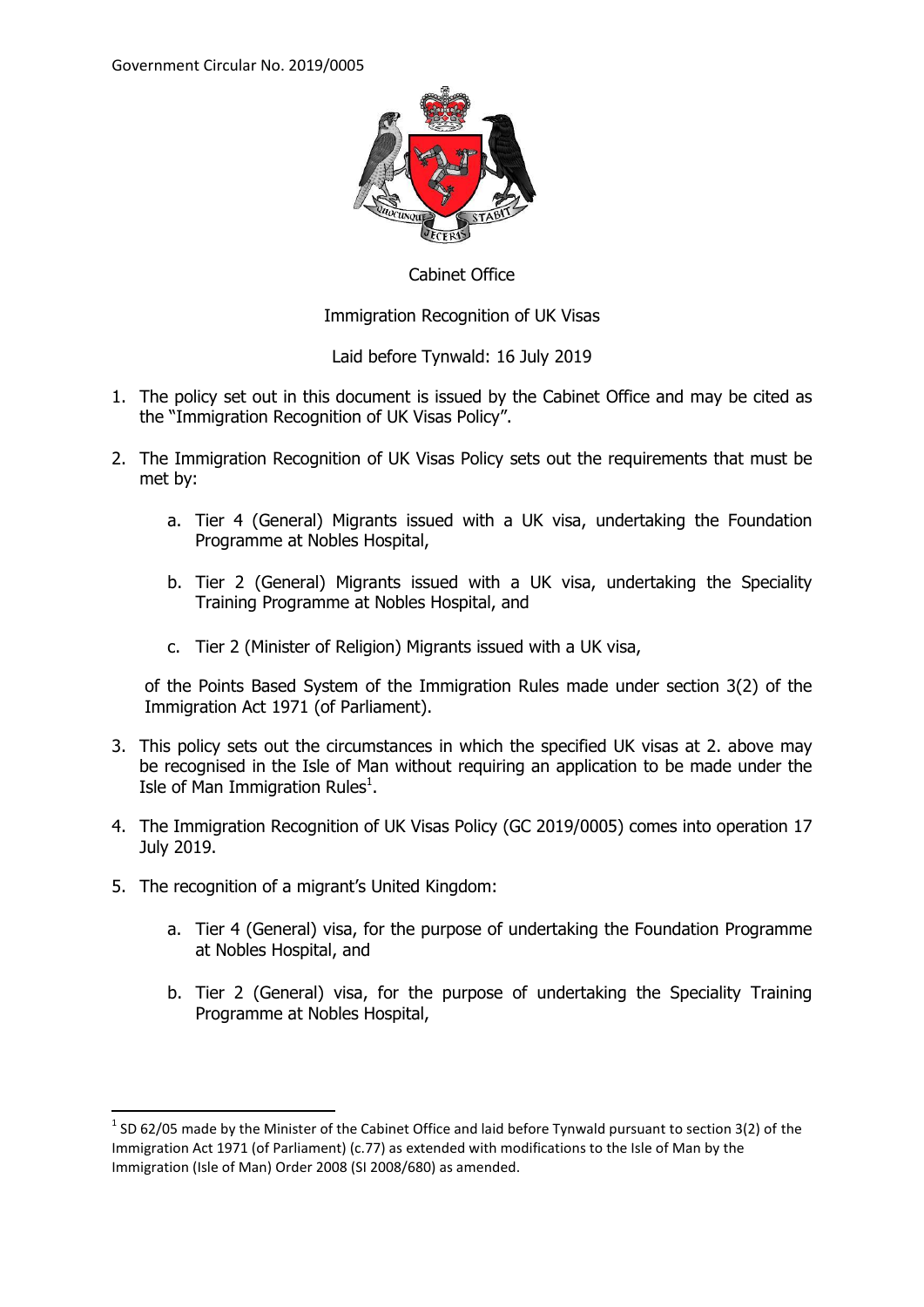prior to 17 July 2019, under the Immigration Sponsor Licensing Policy (GC 2018/0002<sup>2</sup>), will remain valid under this Policy until the expiry date applicable to the relevant document.

> Howard Quayle Minister for the Cabinet Office July 2019

 2 GC 2018/0002 was replaced by GC 2019/0004. All references to the recognition of the visas at point 5. above were removed from GC 2018/0002 and included in this Policy GC 2019/0005.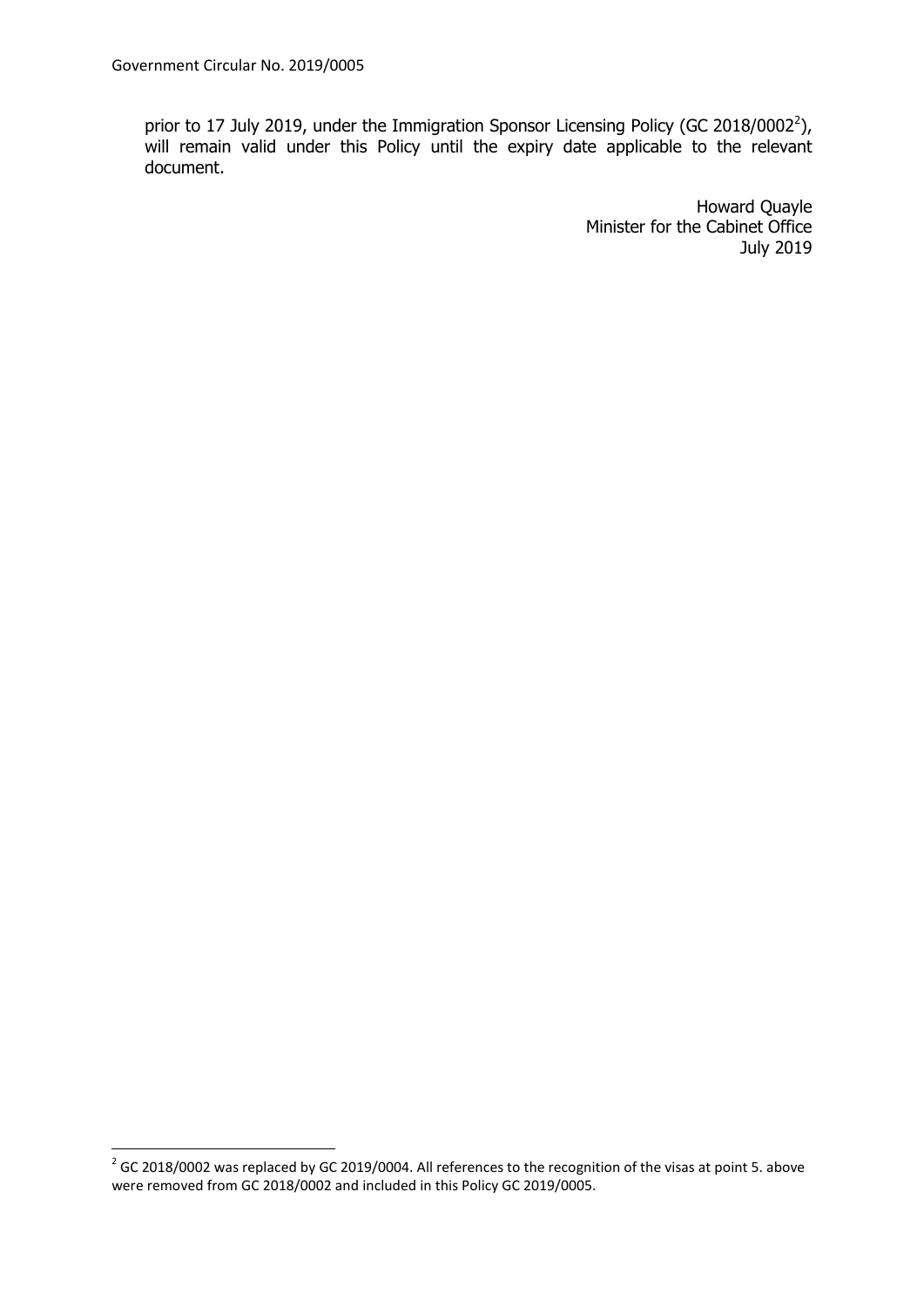

# **Immigration Recognition of UK Visas Policy**

## Recognition of visas issued by the UK Home Office in certain circumstances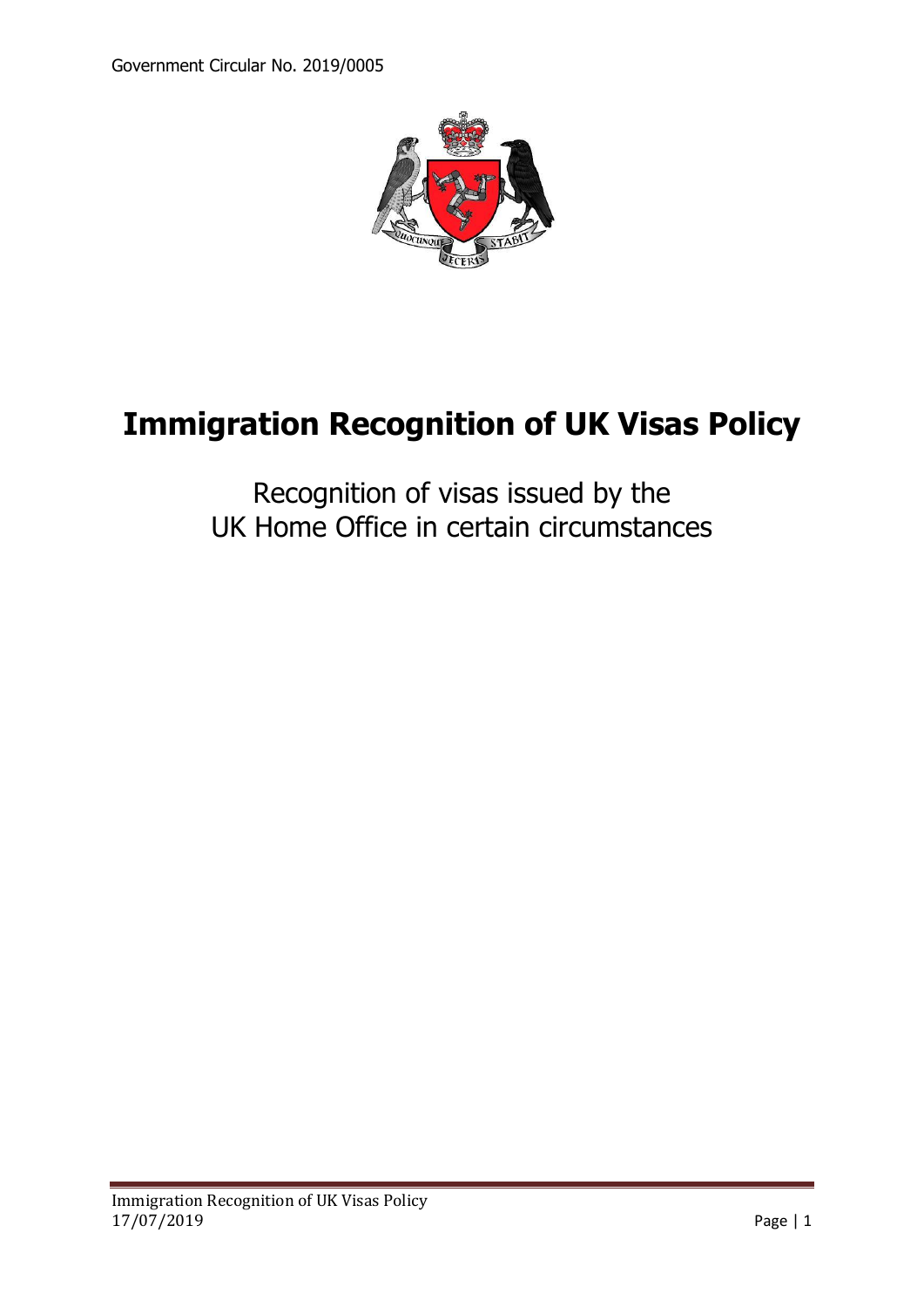#### **Tier 4 (General) Migrants - Foundation Programme Doctors**

A migrant's United Kingdom (UK) Tier 4 (General) visa may be recognised as valid for the purposes of undertaking the Foundation Programme in the Isle of Man provided that the following is met:

- (a) the migrant has graduated from a UK medical school;
- (b) the migrant has been allocated a place on the Foundation Programme at Nobles Hospital in the Isle of Man;
- (c) the migrant holds a valid Tier 4 (General) student visa issued by the UK Home Office which is sponsored by the UK Registered Sponsor "Health Education England" and has been issued for the purposes of undertaking the Foundation Programme; and
- (d) the migrant provides evidence to Isle of Man Immigration Officers of points (a), (b). and (c) above, including evidence of the valid Tier 4 (General) visa and any biometric resident permit.

On production of the information prescribed above, Immigration Officers will issue a letter confirming that the Tier 4 (General) migrant has satisfied these requirements. It will confirm the migrant's UK Tier 4 (General) student visa is recognised as valid for leave in the Isle of Man, and that the migrant is not required to obtain a separate Isle of Man Tier 4 (General) student visa.

In these circumstances, the Isle of Man employer of the Tier 4 (General) migrant will be treated as the migrant's Sponsor, as set out in the Immigration Sponsor Licensing Policy GC 2019/0004, for the purpose of record keeping, reporting and other sponsorship duties in relation to the migrant whilst the migrant is in the Isle of Man and employed by the Sponsor. The Sponsor must retain all documents listed above in addition to the documents set out in Appendix B of the Immigration Sponsor Licensing Policy GC 2019/0004. These documents must be made available to Immigration Officers on request.

#### **Tier 2 (General) Migrants - Speciality Training Doctors**

A migrant's UK Tier 2 (General) visa may be recognised as valid for the purposes of undertaking a Speciality Training Programme post in the Isle of Man provided that the following is met:

- (a) the migrant has been allocated a place on a Speciality Training Programme at Nobles Hospital in the Isle of Man;
- (b) the migrant holds a valid Tier 2 (General) visa issued by the UK Home Office which is sponsored by the UK Registered Sponsor "Health Education England" and has been issued for the purpose of undertaking a Speciality Training Programme; and
- (c) the migrant provides written evidence to Isle of Man Immigration Officers of points (a) and (b) above, including evidence of the valid Tier 2 (General) visa and any biometric resident permit.